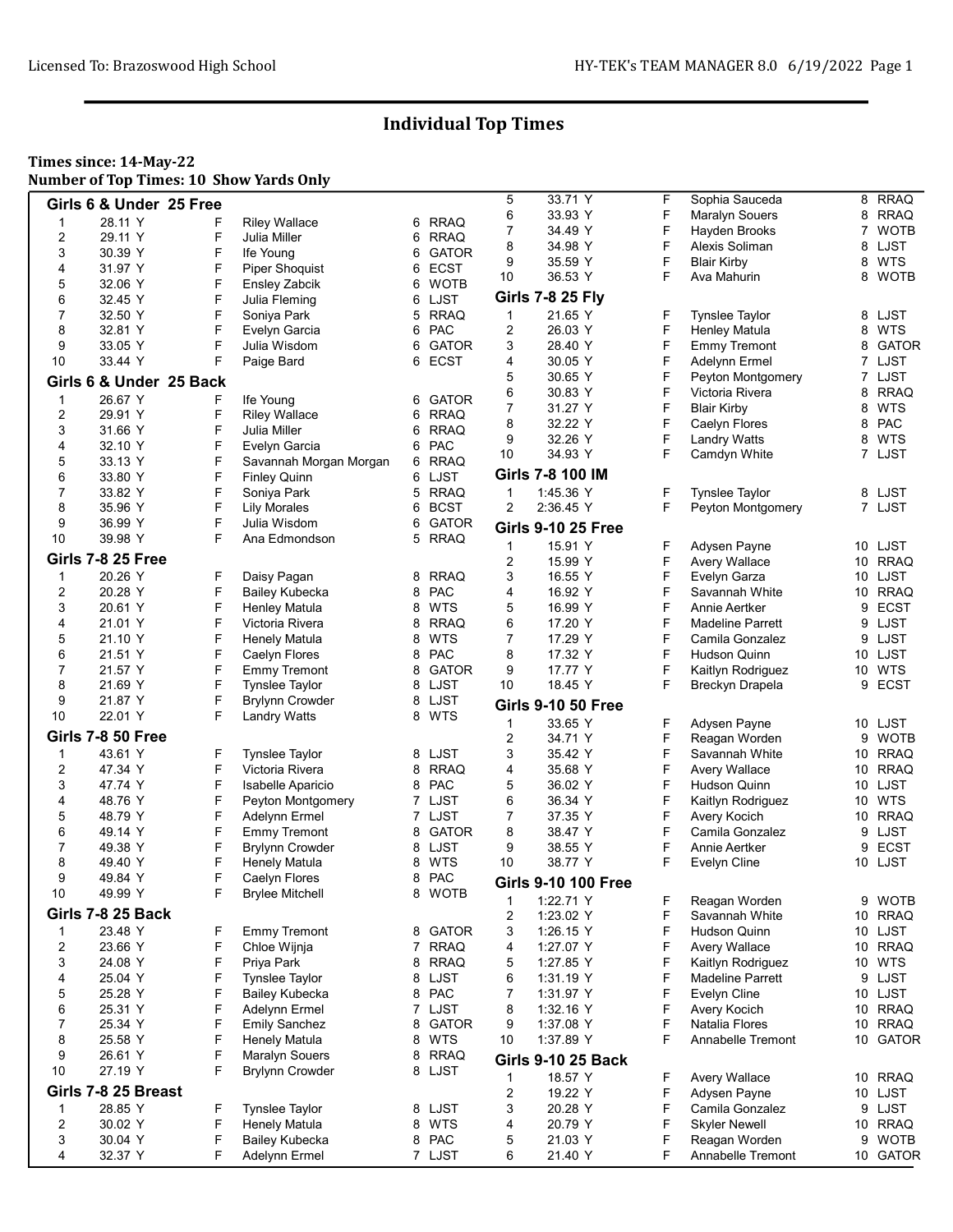### Times since: 14-May-22

Number of Top Times: 10 Show Yards Only

| 8<br>10 GATOR<br>21.58 Y<br>Fiona Ho<br>$\mathbf{1}$<br>2:38.81 Y<br>F<br>Marcail Keener<br>12 BCST<br>F<br>9<br>10 WOTB<br>21.90 Y<br>Jane Mahurin<br>2<br>F<br>2:45.60 Y<br>11 LJST<br>Adalyn Garza<br>F<br>10<br>10 RRAQ<br>21.94 Y<br>Savannah White<br>3<br>F<br>11 LJST<br>3:03.42 Y<br>Cora Albarran<br>Girls 9-10 25 Breast<br>4<br>F<br>12 RRAQ<br>3:03.70 Y<br>Abigail Blackmon<br>F<br>21.67 Y<br>F<br>10 RRAQ<br>5<br><b>RRAQ</b><br>$\mathbf 1$<br>Marisa Garza<br>3:06.89 Y<br><b>Madeleine Stuart</b><br>11<br>F<br>F<br>$\overline{c}$<br>Avery Wallace<br>10 RRAQ<br>6<br><b>RRAQ</b><br>23.44 Y<br>3:12.84 Y<br>Sophie Malone<br>11<br>F<br>3<br>10 LJST<br>7<br>F<br>12 RRAQ<br>24.31 Y<br>Evelyn Garza<br>3:16.44 Y<br>Kyleigh Hodges<br>F<br>F<br>4<br>10 LJST<br>8<br>LJST<br>25.12 Y<br>Evelyn Cline<br>3:22.26 Y<br>Clara Sterzinger<br>11<br>F<br>9<br>F<br>5<br>25.48 Y<br>10 RRAQ<br>12 LJST<br>Natalia Flores<br>3:26.72 Y<br>Callie Hipp<br>F<br>F<br>6<br>9 WOTB<br>10<br>25.59 Y<br>Reagan Worden<br>3:40.24 Y<br>Reagan Perkins<br>11 LJST<br>F<br>7<br><b>BCST</b><br>26.18 Y<br>Ellie Vincent<br>9<br><b>Girls 11-12 50 Back</b><br>F<br>8<br>10 LJST<br>26.42 Y<br>Audrey James<br>34.78 Y<br>F<br>Marcail Keener<br>1<br>12 BCST<br>F<br>9<br>26.69 Y<br>9 LJST<br>Camila Gonzalez<br>F<br>2<br>34.90 Y<br>Codi Klatt<br>12 ECST<br>F<br>10<br>26.93 Y<br>10 LJST<br>Hudson Quinn<br>F<br>3<br>37.62 Y L<br>11 LJST<br>Adalyn Garza<br><b>Girls 9-10 25 Fly</b><br>4<br>F<br>38.93 Y<br><b>Emerson Montgomery</b><br>12 LJST<br>5<br>F<br>17.70 Y<br>F<br>10 LJST<br>12 PAC<br>$\mathbf 1$<br>Adysen Payne<br>39.20 Y<br><b>Audrey Obenhaus</b><br>F<br>F<br>6<br>2<br>17.91 Y<br><b>Skyler Newell</b><br>10 RRAQ<br>LJST<br>39.77 Y<br>Clara Bracken<br>11<br>F<br>F<br>3<br>$\overline{7}$<br>11 RRAQ<br>18.40 Y<br>Avery Wallace<br>10 RRAQ<br>41.44 Y<br>Sophie Malone<br>F<br>F<br>4<br><b>RRAQ</b><br>8<br>11 LJST<br>18.77 Y<br>Avery Kocich<br>41.77 Y<br>Sierra Bracken<br>10<br>F<br>F<br>5<br>10 LJST<br>9<br>12 BCST<br>18.82 Y<br>Hudson Quinn<br>42.28 Y<br><b>Bailey Bower</b><br>6<br>F<br>F<br>11 LJST<br>20.83 Y<br>Kaitlyn Rodriguez<br>10 WTS<br>10<br>42.90 Y<br>Clara Sterzinger<br>F<br>7<br>21.07 Y<br>Reagan Worden<br>WOTB<br>9<br><b>Girls 11-12 50 Breast</b><br>F<br>8<br>9 LJST<br>21.84 Y<br><b>Madeline Parrett</b><br>41.61 Y<br>F<br>1<br>Sierra Bracken<br>11 LJST<br>F<br>9<br>9 ECST<br>21.88 Y<br>Annie Aertker<br>2<br>42.49 Y<br>F<br>12 LJST<br><b>Emerson Montgomery</b><br>F<br>10<br>10 LJST<br>21.95 Y<br>Evelyn Garza<br>F<br>3<br>42.99 Y<br>12 BCST<br>Marcail Keener<br>Girls 9-10 100 IM<br>4<br>F<br>11 LJST<br>45.83 Y<br>Clara Bracken<br>5<br>F<br>$\mathbf{1}$<br>1:32.97 Y<br>F<br><b>Avery Wallace</b><br>10 RRAQ<br>12 RRAQ<br>45.93 Y<br>Abigail Blackmon<br>F<br>F<br>$\overline{c}$<br>10 RRAQ<br>6<br>12 LJST<br>1:38.22 Y<br><b>Skyler Newell</b><br>46.13 Y<br>Ava Crisp<br>F<br>F<br>3<br>9 LJST<br>7<br>Camila Gonzalez<br>46.70 Y<br>Claire Crisp<br>11 LJST<br>1:38.85 Y<br>F<br>4<br><b>WOTB</b><br>8<br>F<br>Audrey Obenhaus<br>12 PAC<br>1:40.59 Y<br>Reagan Worden<br>48.18 Y<br>9<br>F<br>F<br>5<br>9<br>12 RRAQ<br>1.41.13 Y<br>Adysen Payne<br>10 LJST<br>48.86 Y<br>Kyleigh Hodges<br>F<br>F<br>6<br>10<br>12 ECST<br>Hudson Quinn<br>10 LJST<br>49.76 Y<br>Kinsley Koudela<br>1:42.24 Y<br>F<br>7<br>1:43.45 Y<br>Evelyn Cline<br>10 LJST<br>Girls 11-12 50 Fly<br>F<br>8<br>10 LJST<br>1.47.70 Y<br>Evelyn Garza<br>F<br><b>Lillian Wurtz</b><br>1<br>35.16 Y<br><b>BCST</b><br>11<br>F<br>9<br>1.47.93 Y<br>Jane Mahurin<br>10 WOTB<br>F<br>2<br>12 LJST<br>35.73 Y<br><b>Emerson Montgomery</b><br>F<br>10<br>1:48.77 Y<br><b>Madeline Parrett</b><br>9 LJST<br>F<br>3<br>12 BCST<br>36.18 Y<br>Marcail Keener<br><b>Girls 11-12 50 Free</b><br>F<br>4<br>11 LJST<br>37.41 Y<br>Clara Bracken<br>F<br>30.38 Y<br>F<br>Marcail Keener<br>12 BCST<br>5<br>12 ECST<br>$\mathbf 1$<br>38.88 Y<br>Codi Klatt<br>F<br>F<br>$\overline{c}$<br>30.92 Y<br>12 ECST<br>6<br><b>BCST</b><br>Codi Klatt<br>40.14 Y<br>Kailey Rodriguez<br>11<br>F<br><b>BCST</b><br>7<br>F<br>3<br>31.42 Y<br>Lillian Wurtz<br>Sierra Bracken<br>11 LJST<br>40.99 Y<br>11<br>F<br>4<br>8<br>F<br>12 LJST<br>31.50 Y<br><b>Emerson Montgomery</b><br>12 LJST<br>41.41 Y<br>Ava Crisp<br>F<br>F<br>5<br>11 BCST<br>9<br>12 BCST<br>32.23 Y<br>Kailey Rodriguez<br>42.34 Y<br><b>Lily Chandler</b><br>6<br>32.98 Y<br>F<br><b>Audrey Obenhaus</b><br>12 PAC<br>10<br>43.72 Y<br>F<br>Abigail Blackmon<br>12 RRAQ<br>F<br>7<br>33.59 Y<br>Lily Chandler<br>12 BCST<br>Girls 11-12 100 IM<br>F<br>33.79 Y<br>Sierra Bracken<br>8<br>11 LJST<br>Marcail Keener<br>1<br>1:19.99 Y<br>F<br>12 BCST<br>9<br>F<br>33.84 Y<br>Adalyn Garza<br>11 LJST<br>2<br>F<br>12 LJST<br>1:22.17 Y<br><b>Emerson Montgomery</b><br>10<br>34.19 Y<br>F<br><b>Bailey Bower</b><br>12 BCST<br>3<br>F<br>11 LJST<br>1:26.24 Y<br>Sierra Bracken<br><b>Girls 11-12 100 Free</b><br>4<br>F<br>Lillian Wurtz<br>11 BCST<br>1:28.56 Y<br>$\mathbf{1}$<br>1:06.45 Y<br>F<br>Marcail Keener<br>12 BCST<br>5<br>F<br>1:28.72 Y<br>Abigail Blackmon<br>12 RRAQ<br>F<br>$\overline{2}$<br>F<br>6<br>11 LJST<br>1:10.43 Y<br><b>Emerson Montgomery</b><br>12 LJST<br>1:32.86 Y<br>Clara Bracken<br>F<br>3<br>7<br>F<br>Codi Klatt<br>12 ECST<br>Ava Crisp<br>12 LJST<br>1:10.47 Y<br>1:34.15 Y<br>F<br>F<br>4<br>1:11.26 Y<br>Lillian Wurtz<br>11 BCST<br>8<br>1:36.14 Y<br>Audrey Obenhaus<br>12 PAC<br>F<br>F<br>5<br>11 BCST<br>9<br>12 BCST<br>1:13.52 Y<br>Kailey Rodriguez<br>1:36.52 Y<br><b>Bailey Bower</b><br>6<br>F<br>F<br>Adalyn Garza<br>11 LJST<br>10<br>1:36.69 Y<br>Callie Hipp<br>12 LJST<br>1:13.94 Y<br>F<br>7<br>1:15.97 Y<br>Abigail Blackmon<br>12 RRAQ<br><b>Girls 13-14 50 Free</b><br>F<br>8<br>Sierra Bracken<br>11 LJST<br>1:17.48 Y<br>1<br>27.92 Y<br>F<br>Abigail Miksch<br>13 WOTB<br>F<br>9<br>Ava Crisp<br>12 LJST<br>1:17.81 Y<br>2<br>F<br>13 LJST<br>28.34 Y<br>Larissa Bracken<br>F<br>10<br>1:21.17 Y<br><b>Bailey Bower</b><br>12 BCST<br>3<br>F<br>13 LJST<br>28.80 Y<br>Hope Kadlecik<br>4<br>F<br>14 BCST<br>29.86 Y<br>Madilyn Ashworth | 7 | 21.43 Y | F | <b>Taylor Shepherd</b> | 10 WOTB | <b>Girls 11-12 200 Free</b> |  |  |
|-----------------------------------------------------------------------------------------------------------------------------------------------------------------------------------------------------------------------------------------------------------------------------------------------------------------------------------------------------------------------------------------------------------------------------------------------------------------------------------------------------------------------------------------------------------------------------------------------------------------------------------------------------------------------------------------------------------------------------------------------------------------------------------------------------------------------------------------------------------------------------------------------------------------------------------------------------------------------------------------------------------------------------------------------------------------------------------------------------------------------------------------------------------------------------------------------------------------------------------------------------------------------------------------------------------------------------------------------------------------------------------------------------------------------------------------------------------------------------------------------------------------------------------------------------------------------------------------------------------------------------------------------------------------------------------------------------------------------------------------------------------------------------------------------------------------------------------------------------------------------------------------------------------------------------------------------------------------------------------------------------------------------------------------------------------------------------------------------------------------------------------------------------------------------------------------------------------------------------------------------------------------------------------------------------------------------------------------------------------------------------------------------------------------------------------------------------------------------------------------------------------------------------------------------------------------------------------------------------------------------------------------------------------------------------------------------------------------------------------------------------------------------------------------------------------------------------------------------------------------------------------------------------------------------------------------------------------------------------------------------------------------------------------------------------------------------------------------------------------------------------------------------------------------------------------------------------------------------------------------------------------------------------------------------------------------------------------------------------------------------------------------------------------------------------------------------------------------------------------------------------------------------------------------------------------------------------------------------------------------------------------------------------------------------------------------------------------------------------------------------------------------------------------------------------------------------------------------------------------------------------------------------------------------------------------------------------------------------------------------------------------------------------------------------------------------------------------------------------------------------------------------------------------------------------------------------------------------------------------------------------------------------------------------------------------------------------------------------------------------------------------------------------------------------------------------------------------------------------------------------------------------------------------------------------------------------------------------------------------------------------------------------------------------------------------------------------------------------------------------------------------------------------------------------------------------------------------------------------------------------------------------------------------------------------------------------------------------------------------------------------------------------------------------------------------------------------------------------------------------------------------------------------------------------------------------------------------------------------------------------------------------------------------------------------------------------------------------------------------------------------------------------------------------------------------------------------------------------------------------------------------------------------------------------------------------------------------------------------------------------------------------------------------------------------------------------------------------------------------------------------------------------------------------------------------------------------------------------------------------------------------------------------------------------------------------------------------------------------------------------------------------------------------------------------------------------------------------------------------------------------------------------------------------------------------------------------------------------------------------|---|---------|---|------------------------|---------|-----------------------------|--|--|
|                                                                                                                                                                                                                                                                                                                                                                                                                                                                                                                                                                                                                                                                                                                                                                                                                                                                                                                                                                                                                                                                                                                                                                                                                                                                                                                                                                                                                                                                                                                                                                                                                                                                                                                                                                                                                                                                                                                                                                                                                                                                                                                                                                                                                                                                                                                                                                                                                                                                                                                                                                                                                                                                                                                                                                                                                                                                                                                                                                                                                                                                                                                                                                                                                                                                                                                                                                                                                                                                                                                                                                                                                                                                                                                                                                                                                                                                                                                                                                                                                                                                                                                                                                                                                                                                                                                                                                                                                                                                                                                                                                                                                                                                                                                                                                                                                                                                                                                                                                                                                                                                                                                                                                                                                                                                                                                                                                                                                                                                                                                                                                                                                                                                                                                                                                                                                                                                                                                                                                                                                                                                                                                                                                                                                                         |   |         | F |                        |         |                             |  |  |
|                                                                                                                                                                                                                                                                                                                                                                                                                                                                                                                                                                                                                                                                                                                                                                                                                                                                                                                                                                                                                                                                                                                                                                                                                                                                                                                                                                                                                                                                                                                                                                                                                                                                                                                                                                                                                                                                                                                                                                                                                                                                                                                                                                                                                                                                                                                                                                                                                                                                                                                                                                                                                                                                                                                                                                                                                                                                                                                                                                                                                                                                                                                                                                                                                                                                                                                                                                                                                                                                                                                                                                                                                                                                                                                                                                                                                                                                                                                                                                                                                                                                                                                                                                                                                                                                                                                                                                                                                                                                                                                                                                                                                                                                                                                                                                                                                                                                                                                                                                                                                                                                                                                                                                                                                                                                                                                                                                                                                                                                                                                                                                                                                                                                                                                                                                                                                                                                                                                                                                                                                                                                                                                                                                                                                                         |   |         |   |                        |         |                             |  |  |
|                                                                                                                                                                                                                                                                                                                                                                                                                                                                                                                                                                                                                                                                                                                                                                                                                                                                                                                                                                                                                                                                                                                                                                                                                                                                                                                                                                                                                                                                                                                                                                                                                                                                                                                                                                                                                                                                                                                                                                                                                                                                                                                                                                                                                                                                                                                                                                                                                                                                                                                                                                                                                                                                                                                                                                                                                                                                                                                                                                                                                                                                                                                                                                                                                                                                                                                                                                                                                                                                                                                                                                                                                                                                                                                                                                                                                                                                                                                                                                                                                                                                                                                                                                                                                                                                                                                                                                                                                                                                                                                                                                                                                                                                                                                                                                                                                                                                                                                                                                                                                                                                                                                                                                                                                                                                                                                                                                                                                                                                                                                                                                                                                                                                                                                                                                                                                                                                                                                                                                                                                                                                                                                                                                                                                                         |   |         |   |                        |         |                             |  |  |
|                                                                                                                                                                                                                                                                                                                                                                                                                                                                                                                                                                                                                                                                                                                                                                                                                                                                                                                                                                                                                                                                                                                                                                                                                                                                                                                                                                                                                                                                                                                                                                                                                                                                                                                                                                                                                                                                                                                                                                                                                                                                                                                                                                                                                                                                                                                                                                                                                                                                                                                                                                                                                                                                                                                                                                                                                                                                                                                                                                                                                                                                                                                                                                                                                                                                                                                                                                                                                                                                                                                                                                                                                                                                                                                                                                                                                                                                                                                                                                                                                                                                                                                                                                                                                                                                                                                                                                                                                                                                                                                                                                                                                                                                                                                                                                                                                                                                                                                                                                                                                                                                                                                                                                                                                                                                                                                                                                                                                                                                                                                                                                                                                                                                                                                                                                                                                                                                                                                                                                                                                                                                                                                                                                                                                                         |   |         |   |                        |         |                             |  |  |
|                                                                                                                                                                                                                                                                                                                                                                                                                                                                                                                                                                                                                                                                                                                                                                                                                                                                                                                                                                                                                                                                                                                                                                                                                                                                                                                                                                                                                                                                                                                                                                                                                                                                                                                                                                                                                                                                                                                                                                                                                                                                                                                                                                                                                                                                                                                                                                                                                                                                                                                                                                                                                                                                                                                                                                                                                                                                                                                                                                                                                                                                                                                                                                                                                                                                                                                                                                                                                                                                                                                                                                                                                                                                                                                                                                                                                                                                                                                                                                                                                                                                                                                                                                                                                                                                                                                                                                                                                                                                                                                                                                                                                                                                                                                                                                                                                                                                                                                                                                                                                                                                                                                                                                                                                                                                                                                                                                                                                                                                                                                                                                                                                                                                                                                                                                                                                                                                                                                                                                                                                                                                                                                                                                                                                                         |   |         |   |                        |         |                             |  |  |
|                                                                                                                                                                                                                                                                                                                                                                                                                                                                                                                                                                                                                                                                                                                                                                                                                                                                                                                                                                                                                                                                                                                                                                                                                                                                                                                                                                                                                                                                                                                                                                                                                                                                                                                                                                                                                                                                                                                                                                                                                                                                                                                                                                                                                                                                                                                                                                                                                                                                                                                                                                                                                                                                                                                                                                                                                                                                                                                                                                                                                                                                                                                                                                                                                                                                                                                                                                                                                                                                                                                                                                                                                                                                                                                                                                                                                                                                                                                                                                                                                                                                                                                                                                                                                                                                                                                                                                                                                                                                                                                                                                                                                                                                                                                                                                                                                                                                                                                                                                                                                                                                                                                                                                                                                                                                                                                                                                                                                                                                                                                                                                                                                                                                                                                                                                                                                                                                                                                                                                                                                                                                                                                                                                                                                                         |   |         |   |                        |         |                             |  |  |
|                                                                                                                                                                                                                                                                                                                                                                                                                                                                                                                                                                                                                                                                                                                                                                                                                                                                                                                                                                                                                                                                                                                                                                                                                                                                                                                                                                                                                                                                                                                                                                                                                                                                                                                                                                                                                                                                                                                                                                                                                                                                                                                                                                                                                                                                                                                                                                                                                                                                                                                                                                                                                                                                                                                                                                                                                                                                                                                                                                                                                                                                                                                                                                                                                                                                                                                                                                                                                                                                                                                                                                                                                                                                                                                                                                                                                                                                                                                                                                                                                                                                                                                                                                                                                                                                                                                                                                                                                                                                                                                                                                                                                                                                                                                                                                                                                                                                                                                                                                                                                                                                                                                                                                                                                                                                                                                                                                                                                                                                                                                                                                                                                                                                                                                                                                                                                                                                                                                                                                                                                                                                                                                                                                                                                                         |   |         |   |                        |         |                             |  |  |
|                                                                                                                                                                                                                                                                                                                                                                                                                                                                                                                                                                                                                                                                                                                                                                                                                                                                                                                                                                                                                                                                                                                                                                                                                                                                                                                                                                                                                                                                                                                                                                                                                                                                                                                                                                                                                                                                                                                                                                                                                                                                                                                                                                                                                                                                                                                                                                                                                                                                                                                                                                                                                                                                                                                                                                                                                                                                                                                                                                                                                                                                                                                                                                                                                                                                                                                                                                                                                                                                                                                                                                                                                                                                                                                                                                                                                                                                                                                                                                                                                                                                                                                                                                                                                                                                                                                                                                                                                                                                                                                                                                                                                                                                                                                                                                                                                                                                                                                                                                                                                                                                                                                                                                                                                                                                                                                                                                                                                                                                                                                                                                                                                                                                                                                                                                                                                                                                                                                                                                                                                                                                                                                                                                                                                                         |   |         |   |                        |         |                             |  |  |
|                                                                                                                                                                                                                                                                                                                                                                                                                                                                                                                                                                                                                                                                                                                                                                                                                                                                                                                                                                                                                                                                                                                                                                                                                                                                                                                                                                                                                                                                                                                                                                                                                                                                                                                                                                                                                                                                                                                                                                                                                                                                                                                                                                                                                                                                                                                                                                                                                                                                                                                                                                                                                                                                                                                                                                                                                                                                                                                                                                                                                                                                                                                                                                                                                                                                                                                                                                                                                                                                                                                                                                                                                                                                                                                                                                                                                                                                                                                                                                                                                                                                                                                                                                                                                                                                                                                                                                                                                                                                                                                                                                                                                                                                                                                                                                                                                                                                                                                                                                                                                                                                                                                                                                                                                                                                                                                                                                                                                                                                                                                                                                                                                                                                                                                                                                                                                                                                                                                                                                                                                                                                                                                                                                                                                                         |   |         |   |                        |         |                             |  |  |
|                                                                                                                                                                                                                                                                                                                                                                                                                                                                                                                                                                                                                                                                                                                                                                                                                                                                                                                                                                                                                                                                                                                                                                                                                                                                                                                                                                                                                                                                                                                                                                                                                                                                                                                                                                                                                                                                                                                                                                                                                                                                                                                                                                                                                                                                                                                                                                                                                                                                                                                                                                                                                                                                                                                                                                                                                                                                                                                                                                                                                                                                                                                                                                                                                                                                                                                                                                                                                                                                                                                                                                                                                                                                                                                                                                                                                                                                                                                                                                                                                                                                                                                                                                                                                                                                                                                                                                                                                                                                                                                                                                                                                                                                                                                                                                                                                                                                                                                                                                                                                                                                                                                                                                                                                                                                                                                                                                                                                                                                                                                                                                                                                                                                                                                                                                                                                                                                                                                                                                                                                                                                                                                                                                                                                                         |   |         |   |                        |         |                             |  |  |
|                                                                                                                                                                                                                                                                                                                                                                                                                                                                                                                                                                                                                                                                                                                                                                                                                                                                                                                                                                                                                                                                                                                                                                                                                                                                                                                                                                                                                                                                                                                                                                                                                                                                                                                                                                                                                                                                                                                                                                                                                                                                                                                                                                                                                                                                                                                                                                                                                                                                                                                                                                                                                                                                                                                                                                                                                                                                                                                                                                                                                                                                                                                                                                                                                                                                                                                                                                                                                                                                                                                                                                                                                                                                                                                                                                                                                                                                                                                                                                                                                                                                                                                                                                                                                                                                                                                                                                                                                                                                                                                                                                                                                                                                                                                                                                                                                                                                                                                                                                                                                                                                                                                                                                                                                                                                                                                                                                                                                                                                                                                                                                                                                                                                                                                                                                                                                                                                                                                                                                                                                                                                                                                                                                                                                                         |   |         |   |                        |         |                             |  |  |
|                                                                                                                                                                                                                                                                                                                                                                                                                                                                                                                                                                                                                                                                                                                                                                                                                                                                                                                                                                                                                                                                                                                                                                                                                                                                                                                                                                                                                                                                                                                                                                                                                                                                                                                                                                                                                                                                                                                                                                                                                                                                                                                                                                                                                                                                                                                                                                                                                                                                                                                                                                                                                                                                                                                                                                                                                                                                                                                                                                                                                                                                                                                                                                                                                                                                                                                                                                                                                                                                                                                                                                                                                                                                                                                                                                                                                                                                                                                                                                                                                                                                                                                                                                                                                                                                                                                                                                                                                                                                                                                                                                                                                                                                                                                                                                                                                                                                                                                                                                                                                                                                                                                                                                                                                                                                                                                                                                                                                                                                                                                                                                                                                                                                                                                                                                                                                                                                                                                                                                                                                                                                                                                                                                                                                                         |   |         |   |                        |         |                             |  |  |
|                                                                                                                                                                                                                                                                                                                                                                                                                                                                                                                                                                                                                                                                                                                                                                                                                                                                                                                                                                                                                                                                                                                                                                                                                                                                                                                                                                                                                                                                                                                                                                                                                                                                                                                                                                                                                                                                                                                                                                                                                                                                                                                                                                                                                                                                                                                                                                                                                                                                                                                                                                                                                                                                                                                                                                                                                                                                                                                                                                                                                                                                                                                                                                                                                                                                                                                                                                                                                                                                                                                                                                                                                                                                                                                                                                                                                                                                                                                                                                                                                                                                                                                                                                                                                                                                                                                                                                                                                                                                                                                                                                                                                                                                                                                                                                                                                                                                                                                                                                                                                                                                                                                                                                                                                                                                                                                                                                                                                                                                                                                                                                                                                                                                                                                                                                                                                                                                                                                                                                                                                                                                                                                                                                                                                                         |   |         |   |                        |         |                             |  |  |
|                                                                                                                                                                                                                                                                                                                                                                                                                                                                                                                                                                                                                                                                                                                                                                                                                                                                                                                                                                                                                                                                                                                                                                                                                                                                                                                                                                                                                                                                                                                                                                                                                                                                                                                                                                                                                                                                                                                                                                                                                                                                                                                                                                                                                                                                                                                                                                                                                                                                                                                                                                                                                                                                                                                                                                                                                                                                                                                                                                                                                                                                                                                                                                                                                                                                                                                                                                                                                                                                                                                                                                                                                                                                                                                                                                                                                                                                                                                                                                                                                                                                                                                                                                                                                                                                                                                                                                                                                                                                                                                                                                                                                                                                                                                                                                                                                                                                                                                                                                                                                                                                                                                                                                                                                                                                                                                                                                                                                                                                                                                                                                                                                                                                                                                                                                                                                                                                                                                                                                                                                                                                                                                                                                                                                                         |   |         |   |                        |         |                             |  |  |
|                                                                                                                                                                                                                                                                                                                                                                                                                                                                                                                                                                                                                                                                                                                                                                                                                                                                                                                                                                                                                                                                                                                                                                                                                                                                                                                                                                                                                                                                                                                                                                                                                                                                                                                                                                                                                                                                                                                                                                                                                                                                                                                                                                                                                                                                                                                                                                                                                                                                                                                                                                                                                                                                                                                                                                                                                                                                                                                                                                                                                                                                                                                                                                                                                                                                                                                                                                                                                                                                                                                                                                                                                                                                                                                                                                                                                                                                                                                                                                                                                                                                                                                                                                                                                                                                                                                                                                                                                                                                                                                                                                                                                                                                                                                                                                                                                                                                                                                                                                                                                                                                                                                                                                                                                                                                                                                                                                                                                                                                                                                                                                                                                                                                                                                                                                                                                                                                                                                                                                                                                                                                                                                                                                                                                                         |   |         |   |                        |         |                             |  |  |
|                                                                                                                                                                                                                                                                                                                                                                                                                                                                                                                                                                                                                                                                                                                                                                                                                                                                                                                                                                                                                                                                                                                                                                                                                                                                                                                                                                                                                                                                                                                                                                                                                                                                                                                                                                                                                                                                                                                                                                                                                                                                                                                                                                                                                                                                                                                                                                                                                                                                                                                                                                                                                                                                                                                                                                                                                                                                                                                                                                                                                                                                                                                                                                                                                                                                                                                                                                                                                                                                                                                                                                                                                                                                                                                                                                                                                                                                                                                                                                                                                                                                                                                                                                                                                                                                                                                                                                                                                                                                                                                                                                                                                                                                                                                                                                                                                                                                                                                                                                                                                                                                                                                                                                                                                                                                                                                                                                                                                                                                                                                                                                                                                                                                                                                                                                                                                                                                                                                                                                                                                                                                                                                                                                                                                                         |   |         |   |                        |         |                             |  |  |
|                                                                                                                                                                                                                                                                                                                                                                                                                                                                                                                                                                                                                                                                                                                                                                                                                                                                                                                                                                                                                                                                                                                                                                                                                                                                                                                                                                                                                                                                                                                                                                                                                                                                                                                                                                                                                                                                                                                                                                                                                                                                                                                                                                                                                                                                                                                                                                                                                                                                                                                                                                                                                                                                                                                                                                                                                                                                                                                                                                                                                                                                                                                                                                                                                                                                                                                                                                                                                                                                                                                                                                                                                                                                                                                                                                                                                                                                                                                                                                                                                                                                                                                                                                                                                                                                                                                                                                                                                                                                                                                                                                                                                                                                                                                                                                                                                                                                                                                                                                                                                                                                                                                                                                                                                                                                                                                                                                                                                                                                                                                                                                                                                                                                                                                                                                                                                                                                                                                                                                                                                                                                                                                                                                                                                                         |   |         |   |                        |         |                             |  |  |
|                                                                                                                                                                                                                                                                                                                                                                                                                                                                                                                                                                                                                                                                                                                                                                                                                                                                                                                                                                                                                                                                                                                                                                                                                                                                                                                                                                                                                                                                                                                                                                                                                                                                                                                                                                                                                                                                                                                                                                                                                                                                                                                                                                                                                                                                                                                                                                                                                                                                                                                                                                                                                                                                                                                                                                                                                                                                                                                                                                                                                                                                                                                                                                                                                                                                                                                                                                                                                                                                                                                                                                                                                                                                                                                                                                                                                                                                                                                                                                                                                                                                                                                                                                                                                                                                                                                                                                                                                                                                                                                                                                                                                                                                                                                                                                                                                                                                                                                                                                                                                                                                                                                                                                                                                                                                                                                                                                                                                                                                                                                                                                                                                                                                                                                                                                                                                                                                                                                                                                                                                                                                                                                                                                                                                                         |   |         |   |                        |         |                             |  |  |
|                                                                                                                                                                                                                                                                                                                                                                                                                                                                                                                                                                                                                                                                                                                                                                                                                                                                                                                                                                                                                                                                                                                                                                                                                                                                                                                                                                                                                                                                                                                                                                                                                                                                                                                                                                                                                                                                                                                                                                                                                                                                                                                                                                                                                                                                                                                                                                                                                                                                                                                                                                                                                                                                                                                                                                                                                                                                                                                                                                                                                                                                                                                                                                                                                                                                                                                                                                                                                                                                                                                                                                                                                                                                                                                                                                                                                                                                                                                                                                                                                                                                                                                                                                                                                                                                                                                                                                                                                                                                                                                                                                                                                                                                                                                                                                                                                                                                                                                                                                                                                                                                                                                                                                                                                                                                                                                                                                                                                                                                                                                                                                                                                                                                                                                                                                                                                                                                                                                                                                                                                                                                                                                                                                                                                                         |   |         |   |                        |         |                             |  |  |
|                                                                                                                                                                                                                                                                                                                                                                                                                                                                                                                                                                                                                                                                                                                                                                                                                                                                                                                                                                                                                                                                                                                                                                                                                                                                                                                                                                                                                                                                                                                                                                                                                                                                                                                                                                                                                                                                                                                                                                                                                                                                                                                                                                                                                                                                                                                                                                                                                                                                                                                                                                                                                                                                                                                                                                                                                                                                                                                                                                                                                                                                                                                                                                                                                                                                                                                                                                                                                                                                                                                                                                                                                                                                                                                                                                                                                                                                                                                                                                                                                                                                                                                                                                                                                                                                                                                                                                                                                                                                                                                                                                                                                                                                                                                                                                                                                                                                                                                                                                                                                                                                                                                                                                                                                                                                                                                                                                                                                                                                                                                                                                                                                                                                                                                                                                                                                                                                                                                                                                                                                                                                                                                                                                                                                                         |   |         |   |                        |         |                             |  |  |
|                                                                                                                                                                                                                                                                                                                                                                                                                                                                                                                                                                                                                                                                                                                                                                                                                                                                                                                                                                                                                                                                                                                                                                                                                                                                                                                                                                                                                                                                                                                                                                                                                                                                                                                                                                                                                                                                                                                                                                                                                                                                                                                                                                                                                                                                                                                                                                                                                                                                                                                                                                                                                                                                                                                                                                                                                                                                                                                                                                                                                                                                                                                                                                                                                                                                                                                                                                                                                                                                                                                                                                                                                                                                                                                                                                                                                                                                                                                                                                                                                                                                                                                                                                                                                                                                                                                                                                                                                                                                                                                                                                                                                                                                                                                                                                                                                                                                                                                                                                                                                                                                                                                                                                                                                                                                                                                                                                                                                                                                                                                                                                                                                                                                                                                                                                                                                                                                                                                                                                                                                                                                                                                                                                                                                                         |   |         |   |                        |         |                             |  |  |
|                                                                                                                                                                                                                                                                                                                                                                                                                                                                                                                                                                                                                                                                                                                                                                                                                                                                                                                                                                                                                                                                                                                                                                                                                                                                                                                                                                                                                                                                                                                                                                                                                                                                                                                                                                                                                                                                                                                                                                                                                                                                                                                                                                                                                                                                                                                                                                                                                                                                                                                                                                                                                                                                                                                                                                                                                                                                                                                                                                                                                                                                                                                                                                                                                                                                                                                                                                                                                                                                                                                                                                                                                                                                                                                                                                                                                                                                                                                                                                                                                                                                                                                                                                                                                                                                                                                                                                                                                                                                                                                                                                                                                                                                                                                                                                                                                                                                                                                                                                                                                                                                                                                                                                                                                                                                                                                                                                                                                                                                                                                                                                                                                                                                                                                                                                                                                                                                                                                                                                                                                                                                                                                                                                                                                                         |   |         |   |                        |         |                             |  |  |
|                                                                                                                                                                                                                                                                                                                                                                                                                                                                                                                                                                                                                                                                                                                                                                                                                                                                                                                                                                                                                                                                                                                                                                                                                                                                                                                                                                                                                                                                                                                                                                                                                                                                                                                                                                                                                                                                                                                                                                                                                                                                                                                                                                                                                                                                                                                                                                                                                                                                                                                                                                                                                                                                                                                                                                                                                                                                                                                                                                                                                                                                                                                                                                                                                                                                                                                                                                                                                                                                                                                                                                                                                                                                                                                                                                                                                                                                                                                                                                                                                                                                                                                                                                                                                                                                                                                                                                                                                                                                                                                                                                                                                                                                                                                                                                                                                                                                                                                                                                                                                                                                                                                                                                                                                                                                                                                                                                                                                                                                                                                                                                                                                                                                                                                                                                                                                                                                                                                                                                                                                                                                                                                                                                                                                                         |   |         |   |                        |         |                             |  |  |
|                                                                                                                                                                                                                                                                                                                                                                                                                                                                                                                                                                                                                                                                                                                                                                                                                                                                                                                                                                                                                                                                                                                                                                                                                                                                                                                                                                                                                                                                                                                                                                                                                                                                                                                                                                                                                                                                                                                                                                                                                                                                                                                                                                                                                                                                                                                                                                                                                                                                                                                                                                                                                                                                                                                                                                                                                                                                                                                                                                                                                                                                                                                                                                                                                                                                                                                                                                                                                                                                                                                                                                                                                                                                                                                                                                                                                                                                                                                                                                                                                                                                                                                                                                                                                                                                                                                                                                                                                                                                                                                                                                                                                                                                                                                                                                                                                                                                                                                                                                                                                                                                                                                                                                                                                                                                                                                                                                                                                                                                                                                                                                                                                                                                                                                                                                                                                                                                                                                                                                                                                                                                                                                                                                                                                                         |   |         |   |                        |         |                             |  |  |
|                                                                                                                                                                                                                                                                                                                                                                                                                                                                                                                                                                                                                                                                                                                                                                                                                                                                                                                                                                                                                                                                                                                                                                                                                                                                                                                                                                                                                                                                                                                                                                                                                                                                                                                                                                                                                                                                                                                                                                                                                                                                                                                                                                                                                                                                                                                                                                                                                                                                                                                                                                                                                                                                                                                                                                                                                                                                                                                                                                                                                                                                                                                                                                                                                                                                                                                                                                                                                                                                                                                                                                                                                                                                                                                                                                                                                                                                                                                                                                                                                                                                                                                                                                                                                                                                                                                                                                                                                                                                                                                                                                                                                                                                                                                                                                                                                                                                                                                                                                                                                                                                                                                                                                                                                                                                                                                                                                                                                                                                                                                                                                                                                                                                                                                                                                                                                                                                                                                                                                                                                                                                                                                                                                                                                                         |   |         |   |                        |         |                             |  |  |
|                                                                                                                                                                                                                                                                                                                                                                                                                                                                                                                                                                                                                                                                                                                                                                                                                                                                                                                                                                                                                                                                                                                                                                                                                                                                                                                                                                                                                                                                                                                                                                                                                                                                                                                                                                                                                                                                                                                                                                                                                                                                                                                                                                                                                                                                                                                                                                                                                                                                                                                                                                                                                                                                                                                                                                                                                                                                                                                                                                                                                                                                                                                                                                                                                                                                                                                                                                                                                                                                                                                                                                                                                                                                                                                                                                                                                                                                                                                                                                                                                                                                                                                                                                                                                                                                                                                                                                                                                                                                                                                                                                                                                                                                                                                                                                                                                                                                                                                                                                                                                                                                                                                                                                                                                                                                                                                                                                                                                                                                                                                                                                                                                                                                                                                                                                                                                                                                                                                                                                                                                                                                                                                                                                                                                                         |   |         |   |                        |         |                             |  |  |
|                                                                                                                                                                                                                                                                                                                                                                                                                                                                                                                                                                                                                                                                                                                                                                                                                                                                                                                                                                                                                                                                                                                                                                                                                                                                                                                                                                                                                                                                                                                                                                                                                                                                                                                                                                                                                                                                                                                                                                                                                                                                                                                                                                                                                                                                                                                                                                                                                                                                                                                                                                                                                                                                                                                                                                                                                                                                                                                                                                                                                                                                                                                                                                                                                                                                                                                                                                                                                                                                                                                                                                                                                                                                                                                                                                                                                                                                                                                                                                                                                                                                                                                                                                                                                                                                                                                                                                                                                                                                                                                                                                                                                                                                                                                                                                                                                                                                                                                                                                                                                                                                                                                                                                                                                                                                                                                                                                                                                                                                                                                                                                                                                                                                                                                                                                                                                                                                                                                                                                                                                                                                                                                                                                                                                                         |   |         |   |                        |         |                             |  |  |
|                                                                                                                                                                                                                                                                                                                                                                                                                                                                                                                                                                                                                                                                                                                                                                                                                                                                                                                                                                                                                                                                                                                                                                                                                                                                                                                                                                                                                                                                                                                                                                                                                                                                                                                                                                                                                                                                                                                                                                                                                                                                                                                                                                                                                                                                                                                                                                                                                                                                                                                                                                                                                                                                                                                                                                                                                                                                                                                                                                                                                                                                                                                                                                                                                                                                                                                                                                                                                                                                                                                                                                                                                                                                                                                                                                                                                                                                                                                                                                                                                                                                                                                                                                                                                                                                                                                                                                                                                                                                                                                                                                                                                                                                                                                                                                                                                                                                                                                                                                                                                                                                                                                                                                                                                                                                                                                                                                                                                                                                                                                                                                                                                                                                                                                                                                                                                                                                                                                                                                                                                                                                                                                                                                                                                                         |   |         |   |                        |         |                             |  |  |
|                                                                                                                                                                                                                                                                                                                                                                                                                                                                                                                                                                                                                                                                                                                                                                                                                                                                                                                                                                                                                                                                                                                                                                                                                                                                                                                                                                                                                                                                                                                                                                                                                                                                                                                                                                                                                                                                                                                                                                                                                                                                                                                                                                                                                                                                                                                                                                                                                                                                                                                                                                                                                                                                                                                                                                                                                                                                                                                                                                                                                                                                                                                                                                                                                                                                                                                                                                                                                                                                                                                                                                                                                                                                                                                                                                                                                                                                                                                                                                                                                                                                                                                                                                                                                                                                                                                                                                                                                                                                                                                                                                                                                                                                                                                                                                                                                                                                                                                                                                                                                                                                                                                                                                                                                                                                                                                                                                                                                                                                                                                                                                                                                                                                                                                                                                                                                                                                                                                                                                                                                                                                                                                                                                                                                                         |   |         |   |                        |         |                             |  |  |
|                                                                                                                                                                                                                                                                                                                                                                                                                                                                                                                                                                                                                                                                                                                                                                                                                                                                                                                                                                                                                                                                                                                                                                                                                                                                                                                                                                                                                                                                                                                                                                                                                                                                                                                                                                                                                                                                                                                                                                                                                                                                                                                                                                                                                                                                                                                                                                                                                                                                                                                                                                                                                                                                                                                                                                                                                                                                                                                                                                                                                                                                                                                                                                                                                                                                                                                                                                                                                                                                                                                                                                                                                                                                                                                                                                                                                                                                                                                                                                                                                                                                                                                                                                                                                                                                                                                                                                                                                                                                                                                                                                                                                                                                                                                                                                                                                                                                                                                                                                                                                                                                                                                                                                                                                                                                                                                                                                                                                                                                                                                                                                                                                                                                                                                                                                                                                                                                                                                                                                                                                                                                                                                                                                                                                                         |   |         |   |                        |         |                             |  |  |
|                                                                                                                                                                                                                                                                                                                                                                                                                                                                                                                                                                                                                                                                                                                                                                                                                                                                                                                                                                                                                                                                                                                                                                                                                                                                                                                                                                                                                                                                                                                                                                                                                                                                                                                                                                                                                                                                                                                                                                                                                                                                                                                                                                                                                                                                                                                                                                                                                                                                                                                                                                                                                                                                                                                                                                                                                                                                                                                                                                                                                                                                                                                                                                                                                                                                                                                                                                                                                                                                                                                                                                                                                                                                                                                                                                                                                                                                                                                                                                                                                                                                                                                                                                                                                                                                                                                                                                                                                                                                                                                                                                                                                                                                                                                                                                                                                                                                                                                                                                                                                                                                                                                                                                                                                                                                                                                                                                                                                                                                                                                                                                                                                                                                                                                                                                                                                                                                                                                                                                                                                                                                                                                                                                                                                                         |   |         |   |                        |         |                             |  |  |
|                                                                                                                                                                                                                                                                                                                                                                                                                                                                                                                                                                                                                                                                                                                                                                                                                                                                                                                                                                                                                                                                                                                                                                                                                                                                                                                                                                                                                                                                                                                                                                                                                                                                                                                                                                                                                                                                                                                                                                                                                                                                                                                                                                                                                                                                                                                                                                                                                                                                                                                                                                                                                                                                                                                                                                                                                                                                                                                                                                                                                                                                                                                                                                                                                                                                                                                                                                                                                                                                                                                                                                                                                                                                                                                                                                                                                                                                                                                                                                                                                                                                                                                                                                                                                                                                                                                                                                                                                                                                                                                                                                                                                                                                                                                                                                                                                                                                                                                                                                                                                                                                                                                                                                                                                                                                                                                                                                                                                                                                                                                                                                                                                                                                                                                                                                                                                                                                                                                                                                                                                                                                                                                                                                                                                                         |   |         |   |                        |         |                             |  |  |
|                                                                                                                                                                                                                                                                                                                                                                                                                                                                                                                                                                                                                                                                                                                                                                                                                                                                                                                                                                                                                                                                                                                                                                                                                                                                                                                                                                                                                                                                                                                                                                                                                                                                                                                                                                                                                                                                                                                                                                                                                                                                                                                                                                                                                                                                                                                                                                                                                                                                                                                                                                                                                                                                                                                                                                                                                                                                                                                                                                                                                                                                                                                                                                                                                                                                                                                                                                                                                                                                                                                                                                                                                                                                                                                                                                                                                                                                                                                                                                                                                                                                                                                                                                                                                                                                                                                                                                                                                                                                                                                                                                                                                                                                                                                                                                                                                                                                                                                                                                                                                                                                                                                                                                                                                                                                                                                                                                                                                                                                                                                                                                                                                                                                                                                                                                                                                                                                                                                                                                                                                                                                                                                                                                                                                                         |   |         |   |                        |         |                             |  |  |
|                                                                                                                                                                                                                                                                                                                                                                                                                                                                                                                                                                                                                                                                                                                                                                                                                                                                                                                                                                                                                                                                                                                                                                                                                                                                                                                                                                                                                                                                                                                                                                                                                                                                                                                                                                                                                                                                                                                                                                                                                                                                                                                                                                                                                                                                                                                                                                                                                                                                                                                                                                                                                                                                                                                                                                                                                                                                                                                                                                                                                                                                                                                                                                                                                                                                                                                                                                                                                                                                                                                                                                                                                                                                                                                                                                                                                                                                                                                                                                                                                                                                                                                                                                                                                                                                                                                                                                                                                                                                                                                                                                                                                                                                                                                                                                                                                                                                                                                                                                                                                                                                                                                                                                                                                                                                                                                                                                                                                                                                                                                                                                                                                                                                                                                                                                                                                                                                                                                                                                                                                                                                                                                                                                                                                                         |   |         |   |                        |         |                             |  |  |
|                                                                                                                                                                                                                                                                                                                                                                                                                                                                                                                                                                                                                                                                                                                                                                                                                                                                                                                                                                                                                                                                                                                                                                                                                                                                                                                                                                                                                                                                                                                                                                                                                                                                                                                                                                                                                                                                                                                                                                                                                                                                                                                                                                                                                                                                                                                                                                                                                                                                                                                                                                                                                                                                                                                                                                                                                                                                                                                                                                                                                                                                                                                                                                                                                                                                                                                                                                                                                                                                                                                                                                                                                                                                                                                                                                                                                                                                                                                                                                                                                                                                                                                                                                                                                                                                                                                                                                                                                                                                                                                                                                                                                                                                                                                                                                                                                                                                                                                                                                                                                                                                                                                                                                                                                                                                                                                                                                                                                                                                                                                                                                                                                                                                                                                                                                                                                                                                                                                                                                                                                                                                                                                                                                                                                                         |   |         |   |                        |         |                             |  |  |
|                                                                                                                                                                                                                                                                                                                                                                                                                                                                                                                                                                                                                                                                                                                                                                                                                                                                                                                                                                                                                                                                                                                                                                                                                                                                                                                                                                                                                                                                                                                                                                                                                                                                                                                                                                                                                                                                                                                                                                                                                                                                                                                                                                                                                                                                                                                                                                                                                                                                                                                                                                                                                                                                                                                                                                                                                                                                                                                                                                                                                                                                                                                                                                                                                                                                                                                                                                                                                                                                                                                                                                                                                                                                                                                                                                                                                                                                                                                                                                                                                                                                                                                                                                                                                                                                                                                                                                                                                                                                                                                                                                                                                                                                                                                                                                                                                                                                                                                                                                                                                                                                                                                                                                                                                                                                                                                                                                                                                                                                                                                                                                                                                                                                                                                                                                                                                                                                                                                                                                                                                                                                                                                                                                                                                                         |   |         |   |                        |         |                             |  |  |
|                                                                                                                                                                                                                                                                                                                                                                                                                                                                                                                                                                                                                                                                                                                                                                                                                                                                                                                                                                                                                                                                                                                                                                                                                                                                                                                                                                                                                                                                                                                                                                                                                                                                                                                                                                                                                                                                                                                                                                                                                                                                                                                                                                                                                                                                                                                                                                                                                                                                                                                                                                                                                                                                                                                                                                                                                                                                                                                                                                                                                                                                                                                                                                                                                                                                                                                                                                                                                                                                                                                                                                                                                                                                                                                                                                                                                                                                                                                                                                                                                                                                                                                                                                                                                                                                                                                                                                                                                                                                                                                                                                                                                                                                                                                                                                                                                                                                                                                                                                                                                                                                                                                                                                                                                                                                                                                                                                                                                                                                                                                                                                                                                                                                                                                                                                                                                                                                                                                                                                                                                                                                                                                                                                                                                                         |   |         |   |                        |         |                             |  |  |
|                                                                                                                                                                                                                                                                                                                                                                                                                                                                                                                                                                                                                                                                                                                                                                                                                                                                                                                                                                                                                                                                                                                                                                                                                                                                                                                                                                                                                                                                                                                                                                                                                                                                                                                                                                                                                                                                                                                                                                                                                                                                                                                                                                                                                                                                                                                                                                                                                                                                                                                                                                                                                                                                                                                                                                                                                                                                                                                                                                                                                                                                                                                                                                                                                                                                                                                                                                                                                                                                                                                                                                                                                                                                                                                                                                                                                                                                                                                                                                                                                                                                                                                                                                                                                                                                                                                                                                                                                                                                                                                                                                                                                                                                                                                                                                                                                                                                                                                                                                                                                                                                                                                                                                                                                                                                                                                                                                                                                                                                                                                                                                                                                                                                                                                                                                                                                                                                                                                                                                                                                                                                                                                                                                                                                                         |   |         |   |                        |         |                             |  |  |
|                                                                                                                                                                                                                                                                                                                                                                                                                                                                                                                                                                                                                                                                                                                                                                                                                                                                                                                                                                                                                                                                                                                                                                                                                                                                                                                                                                                                                                                                                                                                                                                                                                                                                                                                                                                                                                                                                                                                                                                                                                                                                                                                                                                                                                                                                                                                                                                                                                                                                                                                                                                                                                                                                                                                                                                                                                                                                                                                                                                                                                                                                                                                                                                                                                                                                                                                                                                                                                                                                                                                                                                                                                                                                                                                                                                                                                                                                                                                                                                                                                                                                                                                                                                                                                                                                                                                                                                                                                                                                                                                                                                                                                                                                                                                                                                                                                                                                                                                                                                                                                                                                                                                                                                                                                                                                                                                                                                                                                                                                                                                                                                                                                                                                                                                                                                                                                                                                                                                                                                                                                                                                                                                                                                                                                         |   |         |   |                        |         |                             |  |  |
|                                                                                                                                                                                                                                                                                                                                                                                                                                                                                                                                                                                                                                                                                                                                                                                                                                                                                                                                                                                                                                                                                                                                                                                                                                                                                                                                                                                                                                                                                                                                                                                                                                                                                                                                                                                                                                                                                                                                                                                                                                                                                                                                                                                                                                                                                                                                                                                                                                                                                                                                                                                                                                                                                                                                                                                                                                                                                                                                                                                                                                                                                                                                                                                                                                                                                                                                                                                                                                                                                                                                                                                                                                                                                                                                                                                                                                                                                                                                                                                                                                                                                                                                                                                                                                                                                                                                                                                                                                                                                                                                                                                                                                                                                                                                                                                                                                                                                                                                                                                                                                                                                                                                                                                                                                                                                                                                                                                                                                                                                                                                                                                                                                                                                                                                                                                                                                                                                                                                                                                                                                                                                                                                                                                                                                         |   |         |   |                        |         |                             |  |  |
|                                                                                                                                                                                                                                                                                                                                                                                                                                                                                                                                                                                                                                                                                                                                                                                                                                                                                                                                                                                                                                                                                                                                                                                                                                                                                                                                                                                                                                                                                                                                                                                                                                                                                                                                                                                                                                                                                                                                                                                                                                                                                                                                                                                                                                                                                                                                                                                                                                                                                                                                                                                                                                                                                                                                                                                                                                                                                                                                                                                                                                                                                                                                                                                                                                                                                                                                                                                                                                                                                                                                                                                                                                                                                                                                                                                                                                                                                                                                                                                                                                                                                                                                                                                                                                                                                                                                                                                                                                                                                                                                                                                                                                                                                                                                                                                                                                                                                                                                                                                                                                                                                                                                                                                                                                                                                                                                                                                                                                                                                                                                                                                                                                                                                                                                                                                                                                                                                                                                                                                                                                                                                                                                                                                                                                         |   |         |   |                        |         |                             |  |  |
|                                                                                                                                                                                                                                                                                                                                                                                                                                                                                                                                                                                                                                                                                                                                                                                                                                                                                                                                                                                                                                                                                                                                                                                                                                                                                                                                                                                                                                                                                                                                                                                                                                                                                                                                                                                                                                                                                                                                                                                                                                                                                                                                                                                                                                                                                                                                                                                                                                                                                                                                                                                                                                                                                                                                                                                                                                                                                                                                                                                                                                                                                                                                                                                                                                                                                                                                                                                                                                                                                                                                                                                                                                                                                                                                                                                                                                                                                                                                                                                                                                                                                                                                                                                                                                                                                                                                                                                                                                                                                                                                                                                                                                                                                                                                                                                                                                                                                                                                                                                                                                                                                                                                                                                                                                                                                                                                                                                                                                                                                                                                                                                                                                                                                                                                                                                                                                                                                                                                                                                                                                                                                                                                                                                                                                         |   |         |   |                        |         |                             |  |  |
|                                                                                                                                                                                                                                                                                                                                                                                                                                                                                                                                                                                                                                                                                                                                                                                                                                                                                                                                                                                                                                                                                                                                                                                                                                                                                                                                                                                                                                                                                                                                                                                                                                                                                                                                                                                                                                                                                                                                                                                                                                                                                                                                                                                                                                                                                                                                                                                                                                                                                                                                                                                                                                                                                                                                                                                                                                                                                                                                                                                                                                                                                                                                                                                                                                                                                                                                                                                                                                                                                                                                                                                                                                                                                                                                                                                                                                                                                                                                                                                                                                                                                                                                                                                                                                                                                                                                                                                                                                                                                                                                                                                                                                                                                                                                                                                                                                                                                                                                                                                                                                                                                                                                                                                                                                                                                                                                                                                                                                                                                                                                                                                                                                                                                                                                                                                                                                                                                                                                                                                                                                                                                                                                                                                                                                         |   |         |   |                        |         |                             |  |  |
|                                                                                                                                                                                                                                                                                                                                                                                                                                                                                                                                                                                                                                                                                                                                                                                                                                                                                                                                                                                                                                                                                                                                                                                                                                                                                                                                                                                                                                                                                                                                                                                                                                                                                                                                                                                                                                                                                                                                                                                                                                                                                                                                                                                                                                                                                                                                                                                                                                                                                                                                                                                                                                                                                                                                                                                                                                                                                                                                                                                                                                                                                                                                                                                                                                                                                                                                                                                                                                                                                                                                                                                                                                                                                                                                                                                                                                                                                                                                                                                                                                                                                                                                                                                                                                                                                                                                                                                                                                                                                                                                                                                                                                                                                                                                                                                                                                                                                                                                                                                                                                                                                                                                                                                                                                                                                                                                                                                                                                                                                                                                                                                                                                                                                                                                                                                                                                                                                                                                                                                                                                                                                                                                                                                                                                         |   |         |   |                        |         |                             |  |  |
|                                                                                                                                                                                                                                                                                                                                                                                                                                                                                                                                                                                                                                                                                                                                                                                                                                                                                                                                                                                                                                                                                                                                                                                                                                                                                                                                                                                                                                                                                                                                                                                                                                                                                                                                                                                                                                                                                                                                                                                                                                                                                                                                                                                                                                                                                                                                                                                                                                                                                                                                                                                                                                                                                                                                                                                                                                                                                                                                                                                                                                                                                                                                                                                                                                                                                                                                                                                                                                                                                                                                                                                                                                                                                                                                                                                                                                                                                                                                                                                                                                                                                                                                                                                                                                                                                                                                                                                                                                                                                                                                                                                                                                                                                                                                                                                                                                                                                                                                                                                                                                                                                                                                                                                                                                                                                                                                                                                                                                                                                                                                                                                                                                                                                                                                                                                                                                                                                                                                                                                                                                                                                                                                                                                                                                         |   |         |   |                        |         |                             |  |  |
|                                                                                                                                                                                                                                                                                                                                                                                                                                                                                                                                                                                                                                                                                                                                                                                                                                                                                                                                                                                                                                                                                                                                                                                                                                                                                                                                                                                                                                                                                                                                                                                                                                                                                                                                                                                                                                                                                                                                                                                                                                                                                                                                                                                                                                                                                                                                                                                                                                                                                                                                                                                                                                                                                                                                                                                                                                                                                                                                                                                                                                                                                                                                                                                                                                                                                                                                                                                                                                                                                                                                                                                                                                                                                                                                                                                                                                                                                                                                                                                                                                                                                                                                                                                                                                                                                                                                                                                                                                                                                                                                                                                                                                                                                                                                                                                                                                                                                                                                                                                                                                                                                                                                                                                                                                                                                                                                                                                                                                                                                                                                                                                                                                                                                                                                                                                                                                                                                                                                                                                                                                                                                                                                                                                                                                         |   |         |   |                        |         |                             |  |  |
|                                                                                                                                                                                                                                                                                                                                                                                                                                                                                                                                                                                                                                                                                                                                                                                                                                                                                                                                                                                                                                                                                                                                                                                                                                                                                                                                                                                                                                                                                                                                                                                                                                                                                                                                                                                                                                                                                                                                                                                                                                                                                                                                                                                                                                                                                                                                                                                                                                                                                                                                                                                                                                                                                                                                                                                                                                                                                                                                                                                                                                                                                                                                                                                                                                                                                                                                                                                                                                                                                                                                                                                                                                                                                                                                                                                                                                                                                                                                                                                                                                                                                                                                                                                                                                                                                                                                                                                                                                                                                                                                                                                                                                                                                                                                                                                                                                                                                                                                                                                                                                                                                                                                                                                                                                                                                                                                                                                                                                                                                                                                                                                                                                                                                                                                                                                                                                                                                                                                                                                                                                                                                                                                                                                                                                         |   |         |   |                        |         |                             |  |  |
|                                                                                                                                                                                                                                                                                                                                                                                                                                                                                                                                                                                                                                                                                                                                                                                                                                                                                                                                                                                                                                                                                                                                                                                                                                                                                                                                                                                                                                                                                                                                                                                                                                                                                                                                                                                                                                                                                                                                                                                                                                                                                                                                                                                                                                                                                                                                                                                                                                                                                                                                                                                                                                                                                                                                                                                                                                                                                                                                                                                                                                                                                                                                                                                                                                                                                                                                                                                                                                                                                                                                                                                                                                                                                                                                                                                                                                                                                                                                                                                                                                                                                                                                                                                                                                                                                                                                                                                                                                                                                                                                                                                                                                                                                                                                                                                                                                                                                                                                                                                                                                                                                                                                                                                                                                                                                                                                                                                                                                                                                                                                                                                                                                                                                                                                                                                                                                                                                                                                                                                                                                                                                                                                                                                                                                         |   |         |   |                        |         |                             |  |  |
|                                                                                                                                                                                                                                                                                                                                                                                                                                                                                                                                                                                                                                                                                                                                                                                                                                                                                                                                                                                                                                                                                                                                                                                                                                                                                                                                                                                                                                                                                                                                                                                                                                                                                                                                                                                                                                                                                                                                                                                                                                                                                                                                                                                                                                                                                                                                                                                                                                                                                                                                                                                                                                                                                                                                                                                                                                                                                                                                                                                                                                                                                                                                                                                                                                                                                                                                                                                                                                                                                                                                                                                                                                                                                                                                                                                                                                                                                                                                                                                                                                                                                                                                                                                                                                                                                                                                                                                                                                                                                                                                                                                                                                                                                                                                                                                                                                                                                                                                                                                                                                                                                                                                                                                                                                                                                                                                                                                                                                                                                                                                                                                                                                                                                                                                                                                                                                                                                                                                                                                                                                                                                                                                                                                                                                         |   |         |   |                        |         |                             |  |  |
|                                                                                                                                                                                                                                                                                                                                                                                                                                                                                                                                                                                                                                                                                                                                                                                                                                                                                                                                                                                                                                                                                                                                                                                                                                                                                                                                                                                                                                                                                                                                                                                                                                                                                                                                                                                                                                                                                                                                                                                                                                                                                                                                                                                                                                                                                                                                                                                                                                                                                                                                                                                                                                                                                                                                                                                                                                                                                                                                                                                                                                                                                                                                                                                                                                                                                                                                                                                                                                                                                                                                                                                                                                                                                                                                                                                                                                                                                                                                                                                                                                                                                                                                                                                                                                                                                                                                                                                                                                                                                                                                                                                                                                                                                                                                                                                                                                                                                                                                                                                                                                                                                                                                                                                                                                                                                                                                                                                                                                                                                                                                                                                                                                                                                                                                                                                                                                                                                                                                                                                                                                                                                                                                                                                                                                         |   |         |   |                        |         |                             |  |  |
|                                                                                                                                                                                                                                                                                                                                                                                                                                                                                                                                                                                                                                                                                                                                                                                                                                                                                                                                                                                                                                                                                                                                                                                                                                                                                                                                                                                                                                                                                                                                                                                                                                                                                                                                                                                                                                                                                                                                                                                                                                                                                                                                                                                                                                                                                                                                                                                                                                                                                                                                                                                                                                                                                                                                                                                                                                                                                                                                                                                                                                                                                                                                                                                                                                                                                                                                                                                                                                                                                                                                                                                                                                                                                                                                                                                                                                                                                                                                                                                                                                                                                                                                                                                                                                                                                                                                                                                                                                                                                                                                                                                                                                                                                                                                                                                                                                                                                                                                                                                                                                                                                                                                                                                                                                                                                                                                                                                                                                                                                                                                                                                                                                                                                                                                                                                                                                                                                                                                                                                                                                                                                                                                                                                                                                         |   |         |   |                        |         |                             |  |  |
|                                                                                                                                                                                                                                                                                                                                                                                                                                                                                                                                                                                                                                                                                                                                                                                                                                                                                                                                                                                                                                                                                                                                                                                                                                                                                                                                                                                                                                                                                                                                                                                                                                                                                                                                                                                                                                                                                                                                                                                                                                                                                                                                                                                                                                                                                                                                                                                                                                                                                                                                                                                                                                                                                                                                                                                                                                                                                                                                                                                                                                                                                                                                                                                                                                                                                                                                                                                                                                                                                                                                                                                                                                                                                                                                                                                                                                                                                                                                                                                                                                                                                                                                                                                                                                                                                                                                                                                                                                                                                                                                                                                                                                                                                                                                                                                                                                                                                                                                                                                                                                                                                                                                                                                                                                                                                                                                                                                                                                                                                                                                                                                                                                                                                                                                                                                                                                                                                                                                                                                                                                                                                                                                                                                                                                         |   |         |   |                        |         |                             |  |  |
|                                                                                                                                                                                                                                                                                                                                                                                                                                                                                                                                                                                                                                                                                                                                                                                                                                                                                                                                                                                                                                                                                                                                                                                                                                                                                                                                                                                                                                                                                                                                                                                                                                                                                                                                                                                                                                                                                                                                                                                                                                                                                                                                                                                                                                                                                                                                                                                                                                                                                                                                                                                                                                                                                                                                                                                                                                                                                                                                                                                                                                                                                                                                                                                                                                                                                                                                                                                                                                                                                                                                                                                                                                                                                                                                                                                                                                                                                                                                                                                                                                                                                                                                                                                                                                                                                                                                                                                                                                                                                                                                                                                                                                                                                                                                                                                                                                                                                                                                                                                                                                                                                                                                                                                                                                                                                                                                                                                                                                                                                                                                                                                                                                                                                                                                                                                                                                                                                                                                                                                                                                                                                                                                                                                                                                         |   |         |   |                        |         |                             |  |  |
|                                                                                                                                                                                                                                                                                                                                                                                                                                                                                                                                                                                                                                                                                                                                                                                                                                                                                                                                                                                                                                                                                                                                                                                                                                                                                                                                                                                                                                                                                                                                                                                                                                                                                                                                                                                                                                                                                                                                                                                                                                                                                                                                                                                                                                                                                                                                                                                                                                                                                                                                                                                                                                                                                                                                                                                                                                                                                                                                                                                                                                                                                                                                                                                                                                                                                                                                                                                                                                                                                                                                                                                                                                                                                                                                                                                                                                                                                                                                                                                                                                                                                                                                                                                                                                                                                                                                                                                                                                                                                                                                                                                                                                                                                                                                                                                                                                                                                                                                                                                                                                                                                                                                                                                                                                                                                                                                                                                                                                                                                                                                                                                                                                                                                                                                                                                                                                                                                                                                                                                                                                                                                                                                                                                                                                         |   |         |   |                        |         |                             |  |  |
|                                                                                                                                                                                                                                                                                                                                                                                                                                                                                                                                                                                                                                                                                                                                                                                                                                                                                                                                                                                                                                                                                                                                                                                                                                                                                                                                                                                                                                                                                                                                                                                                                                                                                                                                                                                                                                                                                                                                                                                                                                                                                                                                                                                                                                                                                                                                                                                                                                                                                                                                                                                                                                                                                                                                                                                                                                                                                                                                                                                                                                                                                                                                                                                                                                                                                                                                                                                                                                                                                                                                                                                                                                                                                                                                                                                                                                                                                                                                                                                                                                                                                                                                                                                                                                                                                                                                                                                                                                                                                                                                                                                                                                                                                                                                                                                                                                                                                                                                                                                                                                                                                                                                                                                                                                                                                                                                                                                                                                                                                                                                                                                                                                                                                                                                                                                                                                                                                                                                                                                                                                                                                                                                                                                                                                         |   |         |   |                        |         |                             |  |  |
|                                                                                                                                                                                                                                                                                                                                                                                                                                                                                                                                                                                                                                                                                                                                                                                                                                                                                                                                                                                                                                                                                                                                                                                                                                                                                                                                                                                                                                                                                                                                                                                                                                                                                                                                                                                                                                                                                                                                                                                                                                                                                                                                                                                                                                                                                                                                                                                                                                                                                                                                                                                                                                                                                                                                                                                                                                                                                                                                                                                                                                                                                                                                                                                                                                                                                                                                                                                                                                                                                                                                                                                                                                                                                                                                                                                                                                                                                                                                                                                                                                                                                                                                                                                                                                                                                                                                                                                                                                                                                                                                                                                                                                                                                                                                                                                                                                                                                                                                                                                                                                                                                                                                                                                                                                                                                                                                                                                                                                                                                                                                                                                                                                                                                                                                                                                                                                                                                                                                                                                                                                                                                                                                                                                                                                         |   |         |   |                        |         |                             |  |  |
|                                                                                                                                                                                                                                                                                                                                                                                                                                                                                                                                                                                                                                                                                                                                                                                                                                                                                                                                                                                                                                                                                                                                                                                                                                                                                                                                                                                                                                                                                                                                                                                                                                                                                                                                                                                                                                                                                                                                                                                                                                                                                                                                                                                                                                                                                                                                                                                                                                                                                                                                                                                                                                                                                                                                                                                                                                                                                                                                                                                                                                                                                                                                                                                                                                                                                                                                                                                                                                                                                                                                                                                                                                                                                                                                                                                                                                                                                                                                                                                                                                                                                                                                                                                                                                                                                                                                                                                                                                                                                                                                                                                                                                                                                                                                                                                                                                                                                                                                                                                                                                                                                                                                                                                                                                                                                                                                                                                                                                                                                                                                                                                                                                                                                                                                                                                                                                                                                                                                                                                                                                                                                                                                                                                                                                         |   |         |   |                        |         |                             |  |  |
|                                                                                                                                                                                                                                                                                                                                                                                                                                                                                                                                                                                                                                                                                                                                                                                                                                                                                                                                                                                                                                                                                                                                                                                                                                                                                                                                                                                                                                                                                                                                                                                                                                                                                                                                                                                                                                                                                                                                                                                                                                                                                                                                                                                                                                                                                                                                                                                                                                                                                                                                                                                                                                                                                                                                                                                                                                                                                                                                                                                                                                                                                                                                                                                                                                                                                                                                                                                                                                                                                                                                                                                                                                                                                                                                                                                                                                                                                                                                                                                                                                                                                                                                                                                                                                                                                                                                                                                                                                                                                                                                                                                                                                                                                                                                                                                                                                                                                                                                                                                                                                                                                                                                                                                                                                                                                                                                                                                                                                                                                                                                                                                                                                                                                                                                                                                                                                                                                                                                                                                                                                                                                                                                                                                                                                         |   |         |   |                        |         |                             |  |  |
|                                                                                                                                                                                                                                                                                                                                                                                                                                                                                                                                                                                                                                                                                                                                                                                                                                                                                                                                                                                                                                                                                                                                                                                                                                                                                                                                                                                                                                                                                                                                                                                                                                                                                                                                                                                                                                                                                                                                                                                                                                                                                                                                                                                                                                                                                                                                                                                                                                                                                                                                                                                                                                                                                                                                                                                                                                                                                                                                                                                                                                                                                                                                                                                                                                                                                                                                                                                                                                                                                                                                                                                                                                                                                                                                                                                                                                                                                                                                                                                                                                                                                                                                                                                                                                                                                                                                                                                                                                                                                                                                                                                                                                                                                                                                                                                                                                                                                                                                                                                                                                                                                                                                                                                                                                                                                                                                                                                                                                                                                                                                                                                                                                                                                                                                                                                                                                                                                                                                                                                                                                                                                                                                                                                                                                         |   |         |   |                        |         |                             |  |  |
|                                                                                                                                                                                                                                                                                                                                                                                                                                                                                                                                                                                                                                                                                                                                                                                                                                                                                                                                                                                                                                                                                                                                                                                                                                                                                                                                                                                                                                                                                                                                                                                                                                                                                                                                                                                                                                                                                                                                                                                                                                                                                                                                                                                                                                                                                                                                                                                                                                                                                                                                                                                                                                                                                                                                                                                                                                                                                                                                                                                                                                                                                                                                                                                                                                                                                                                                                                                                                                                                                                                                                                                                                                                                                                                                                                                                                                                                                                                                                                                                                                                                                                                                                                                                                                                                                                                                                                                                                                                                                                                                                                                                                                                                                                                                                                                                                                                                                                                                                                                                                                                                                                                                                                                                                                                                                                                                                                                                                                                                                                                                                                                                                                                                                                                                                                                                                                                                                                                                                                                                                                                                                                                                                                                                                                         |   |         |   |                        |         |                             |  |  |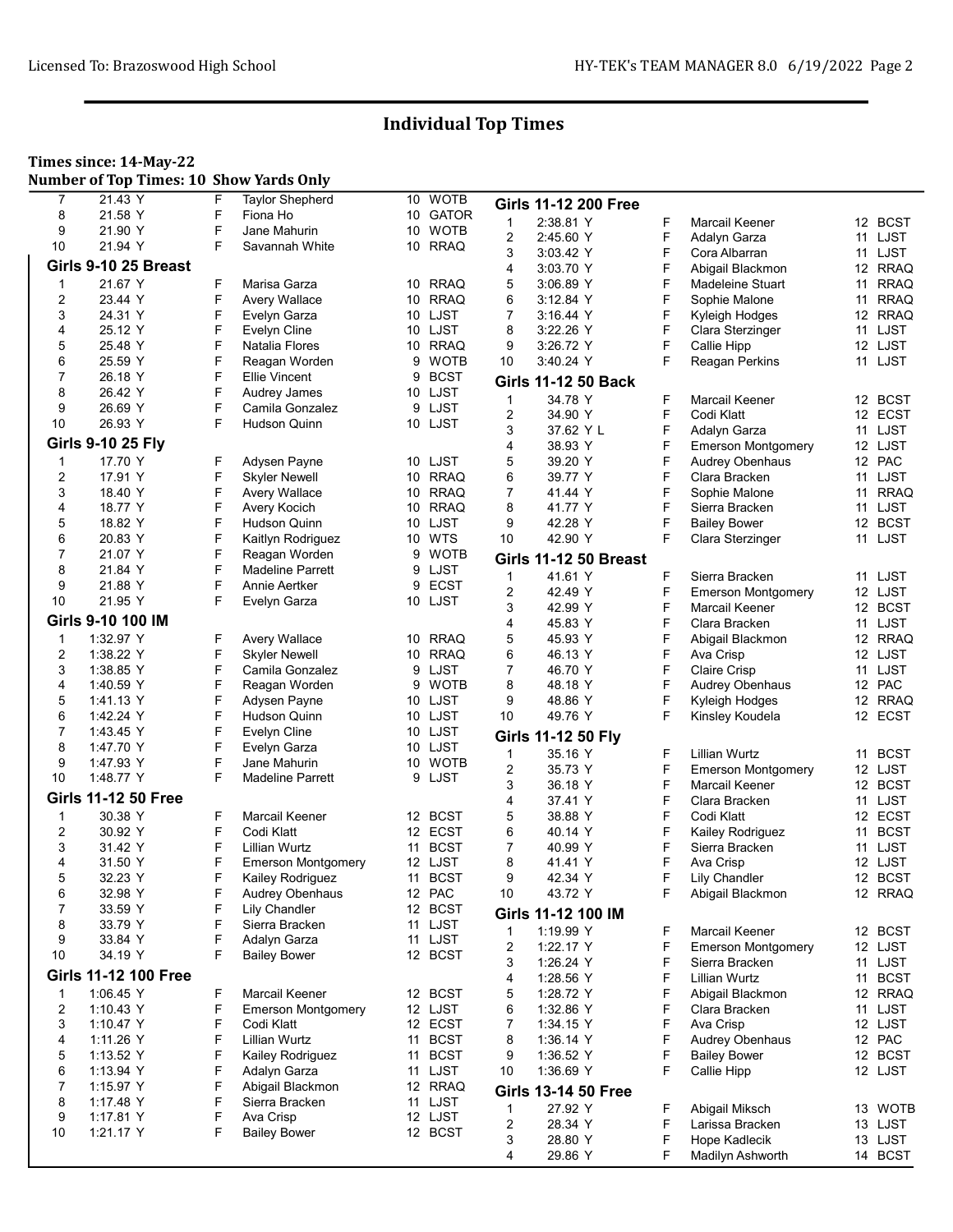### Times since: 14-May-22

Number of Top Times: 10 Show Yards Only

| 5                       | 30.49 Y                      | F | Makena Nichols        |    | 13 WOTB     | 6              | 1:22.53 Y                    | F      | Kalei Miller                           | 13 | <b>RRAQ</b>         |
|-------------------------|------------------------------|---|-----------------------|----|-------------|----------------|------------------------------|--------|----------------------------------------|----|---------------------|
| 6                       | 30.60 Y                      | F | Micaela Ping          |    | 14 RRAQ     | $\overline{7}$ | 1:22.60 Y                    | F      | Micaela Ping                           | 14 | <b>RRAQ</b>         |
| 7                       | 31.64 Y                      | F | Julia Wilkinson       |    | 13 LJST     | 8              | 1:27.30 Y                    | F      | Julia Wilkinson                        | 13 | LJST                |
| 8                       | 32.00 Y                      | F | Caroline Little       |    | 13 ECST     | 9              | 1:29.47 Y                    | F      | <b>Bailey Harris</b>                   | 14 | LJST                |
| 9                       | 32.13 Y                      | F | <b>Bailey Harris</b>  |    | 14 LJST     | 10             | 1:29.70 Y                    | F      | Abby Wallis                            |    | 13 ECST             |
| 10                      | 32.42 Y                      | F | Abby Wallis           |    | 13 ECST     |                | <b>Girls 15-18 50 Free</b>   |        |                                        |    |                     |
|                         | <b>Girls 13-14 100 Free</b>  |   |                       |    |             | 1              | 27.17 Y                      | F      | Juilann Little                         | 16 | <b>ECST</b>         |
| $\mathbf 1$             | 1:02.08 Y                    | F | Larissa Bracken       |    | 13 LJST     | 2              | 27.66 Y                      | F      | <b>Riley Wallis</b>                    | 15 | <b>ECST</b>         |
| $\overline{\mathbf{c}}$ | 1:02.38 Y                    | F | Abigail Miksch        |    | 13 WOTB     | 3              | 27.75 Y                      | F      | <b>Bailey Malone</b>                   | 18 | <b>RRAQ</b>         |
| 3                       | 1:05.01 Y                    | F | Hope Kadlecik         |    | 13 LJST     | 4              | 27.83 Y                      | F      | Ava Light                              | 15 | <b>RRAQ</b>         |
| 4                       | 1:06.79 Y                    | F | Madilyn Ashworth      |    | 14 BCST     | 5              | 28.67 Y                      | F      | Kendall Beal                           | 18 | <b>ECST</b>         |
| 5                       | 1.07.31 Y                    | F | Makena Nichols        | 13 | <b>WOTB</b> | 6              | 28.82 Y                      | F      | Lucile Frick                           | 16 | <b>BCST</b>         |
| 6                       | 1:09.15 Y                    | F | Iralynn Gibbens       |    | 14 BCST     | $\overline{7}$ | 29.25 Y                      | F      | Nicole Ryman                           |    | 15 BCST             |
| 7                       | 1:09.92 Y                    | F | Micaela Ping          |    | 14 RRAQ     | 8              | 29.31 Y                      | F      | Kendall Dean                           | 16 | <b>WOTB</b>         |
| 8                       | 1:11.33 Y                    | F | <b>Bailey Harris</b>  |    | 14 LJST     | 9              | 29.42 Y                      | F      | Laurelie Nemeth                        | 16 | <b>GATOR</b>        |
| 9                       | 1:12.53 Y                    | F | Julia Wilkinson       |    | 13 LJST     | 10             | 29.57 Y                      | F      | Colette Salamon                        |    | 15 RRAQ             |
| 10                      | 1:12.91 Y                    | F | Abby Wallis           |    | 13 ECST     |                | <b>Girls 15-18 100 Free</b>  |        |                                        |    |                     |
|                         | <b>Girls 13-14 200 Free</b>  |   |                       |    |             | $\mathbf{1}$   | 1:00.86 Y                    | F      | Ava Light                              | 15 | <b>RRAQ</b>         |
| 1                       | 2:31.53 Y                    | F | Makena Nichols        |    | 13 WOTB     | 2              | 1:01.07 Y                    | F      | <b>Riley Wallis</b>                    | 15 | ECST                |
| 2                       | 2:40.56 Y                    | F | Micaela Ping          | 14 | <b>RRAQ</b> | 3              | 1:01.78 Y                    | F      | <b>Bailey Malone</b>                   | 18 | <b>RRAQ</b>         |
| 3                       | 2:44.13 Y                    | F | Julia Wilkinson       |    | 13 LJST     | 4              | 1:01.92 Y                    | F      | Juilann Little                         | 16 | <b>ECST</b>         |
|                         |                              |   |                       |    |             | 5              | 1:03.63 Y                    | F      | Nicole Ryman                           |    | 15 BCST             |
|                         | <b>Girls 13-14 50 Back</b>   |   |                       |    |             | 6              | 1:03.85 Y                    | F      | Kendall Dean                           | 16 | <b>WOTB</b>         |
| $\mathbf 1$             | 30.68 Y                      | F | Larissa Bracken       |    | 13 LJST     | 7              | 1:05.43 Y                    | F      | Colette Salamon                        | 15 | <b>RRAQ</b>         |
| 2                       | 32.40 Y                      | F | Hope Kadlecik         |    | 13 LJST     | 8              | 1:06.92 Y                    | F      | Allison Vallejo                        | 15 | <b>ECST</b>         |
| 3                       | 33.12 Y                      | F | Abigail Miksch        |    | 13 WOTB     | 9              | 1:07.03 Y                    | F      | Gracie Bible                           | 17 | <b>WOTB</b>         |
| 4                       | 36.09 Y                      | F | Micaela Ping          |    | 14 RRAQ     | 10             | 1:07.15 Y                    | F      | Anna Reuschle                          |    | 15 LJST             |
| 5                       | 37.21 Y                      | F | Iralynn Gibbens       | 14 | <b>BCST</b> |                |                              |        |                                        |    |                     |
| 6                       | 37.72 Y L                    | F | Kalei Miller          |    | 13 RRAQ     |                | <b>Girls 15-18 200 Free</b>  |        |                                        |    |                     |
| $\overline{7}$          | 38.77 Y                      | F | Jordyn Taylor         | 14 | <b>RRAQ</b> | $\mathbf{1}$   | 2:23.44 Y                    | F      | Colette Salamon                        |    | 15 RRAQ             |
| 8                       | 38.88 Y                      | F | Naima Benitez         |    | 14 GATOR    | 2              | 2:24.99 Y                    | F      | <b>Chloe Moehrig</b>                   | 15 | <b>BCST</b>         |
| 9                       | 39.15 Y                      | F | <b>Abby Wallis</b>    | 13 | <b>ECST</b> | 3              | 2:26.94 Y                    | F      | Anna Reuschle                          | 15 | LJST                |
| 10                      | 39.37 Y                      | F | <b>Bailey Harris</b>  |    | 14 LJST     | 4              | 2:29.32 Y                    | F      | Paula Faccini                          | 15 | <b>RRAQ</b>         |
|                         | <b>Girls 13-14 50 Breast</b> |   |                       |    |             | 5              | 2:30.08 Y                    | F      | Nicole Ryman                           | 15 | <b>BCST</b>         |
| $\mathbf 1$             | 34.83 Y                      | F | Larissa Bracken       |    | 13 LJST     | 6              | 2:31.03 Y                    | F      | Kendall Dean                           | 16 | <b>WOTB</b>         |
| 2                       | 37.41 Y                      | F | Hope Kadlecik         |    | 13 LJST     | 7              | 2:32.71 Y                    | F      | Danica Garza                           | 15 | <b>RRAQ</b>         |
| 3                       | 37.60 Y                      | F | <b>Kate Chilton</b>   |    | 13 ECST     | 8              | 2:57.39 Y                    | F      | Baylie Lopez                           |    | 15 ECST             |
| 4                       | 40.54 Y                      | F | Emmah White           |    | 13 RRAQ     |                | <b>Girls 15-18 50 Back</b>   |        |                                        |    |                     |
| 5                       | 40.85 Y                      | F | Micaela Ping          |    | 14 RRAQ     | $\mathbf{1}$   | 31.18 Y                      | F      | Juilann Little                         | 16 | <b>ECST</b>         |
| 6                       | 41.26 Y                      | F | Makena Nichols        |    | 13 WOTB     | 2              | 31.19 Y                      | F      | Kendall Beal                           | 18 | <b>ECST</b>         |
| 7                       | 42.65 Y                      | F | Abigail Miksch        | 13 | <b>WOTB</b> | 3              | 32.43 Y                      | F      | Kendall Dean                           | 16 | <b>WOTB</b>         |
| 8                       | 43.92 Y                      | F | Jordyn Taylor         |    | 14 RRAQ     | 4              | 33.44 Y                      | F      | Nicole Ryman                           | 15 | <b>BCST</b>         |
| 9                       | 44.29 Y                      | F | <b>Claire Courts</b>  | 14 | <b>WOTB</b> | 5              | 33.75 Y L                    | F      | <b>Bailey Malone</b>                   | 18 | <b>RRAQ</b>         |
| 10                      | 44.79 Y                      | F | <b>Bailey Harris</b>  |    | 14 LJST     | 6              | 33.87 Y                      | F      | Ava Light                              |    | 15 RRAQ             |
|                         |                              |   |                       |    |             |                | 33.89 Y                      |        |                                        |    |                     |
|                         | Girls 13-14 50 Fly           |   |                       |    |             | 8              | 35.06 Y                      | F<br>F | <b>Riley Wallis</b><br>Laurelie Nemeth |    | 15 ECST<br>16 GATOR |
| $\mathbf 1$             | 30.87 Y                      | F | Larissa Bracken       |    | 13 LJST     | 9              | 35.37 Y L                    | F      | Danica Garza                           |    | 15 RRAQ             |
| 2                       | 31.37 Y                      | F | Abigail Miksch        |    | 13 WOTB     | 10             | 35.84 Y                      | F      | Allison Vallejo                        |    | 15 ECST             |
| 3                       | 32.63 Y                      | F | Hope Kadlecik         |    | 13 LJST     |                |                              |        |                                        |    |                     |
| 4                       | 33.12 Y                      | F | Madilyn Ashworth      |    | 14 BCST     |                | <b>Girls 15-18 50 Breast</b> |        |                                        |    |                     |
| 5                       | 33.75 Y                      | F | Makena Nichols        |    | 13 WOTB     | 1              | 34.16 Y                      | F      | Ava Light                              |    | 15 RRAQ             |
| 6                       | 35.17 Y                      | F | <b>Bailey Harris</b>  |    | 14 LJST     | 2              | 34.28 Y                      | F      | <b>Riley Wallis</b>                    |    | 15 ECST             |
| 7                       | 36.31 Y                      | F | Julia Wilkinson       |    | 13 LJST     | 3              | 37.17 Y                      | F      | Estela Trevino                         |    | 15 RRAQ             |
| 8                       | 37.99 Y                      | F | Abby Wallis           |    | 13 ECST     | 4              | 37.71 Y                      | F      | Danica Garza                           |    | 15 RRAQ             |
| 9                       | 40.72 Y                      | F | Elizabeth Hamelmann   |    | 13 GATOR    | 5              | 37.83 Y                      | F      | Nicole Ryman                           |    | 15 BCST             |
| 10                      | 52.24 Y                      | F | <b>Abigail Porter</b> |    | 13 ECST     | 6              | 39.36 Y                      | F      | Gracie Bible                           |    | 17 WOTB             |
|                         | Girls 13-14 100 IM           |   |                       |    |             | 7              | 39.60 Y                      | F      | Suhana Khondker                        |    | 16 BCST             |
|                         |                              |   |                       |    |             | 8              | 39.80 Y                      | F      | <b>Allison Evans</b>                   |    | 17 ECST             |
| $\mathbf 1$             | 1.07.40 Y                    | F | Larissa Bracken       |    | 13 LJST     | 9              | 40.19 Y                      | F      | Kendall Dean                           |    | 16 WOTB             |
| $\overline{2}$          | 1:15.09 Y                    | F | Hope Kadlecik         |    | 13 LJST     | 10             | 40.83 Y                      | F      | Kelsie Myers                           |    | 15 FAST             |
| 3                       | 1:15.56 Y                    | F | Abigail Miksch        |    | 13 WOTB     |                | Girls 15-18 50 Fly           |        |                                        |    |                     |
| 4                       | 1:18.45 Y                    | F | Makena Nichols        |    | 13 WOTB     |                |                              |        |                                        |    |                     |
| 5                       | 1:20.11 Y                    | F | Kate Chilton          |    | 13 ECST     | $\mathbf 1$    | 30.14 Y                      | F      | Juilann Little                         |    | 16 ECST             |
|                         |                              |   |                       |    |             |                |                              |        |                                        |    |                     |